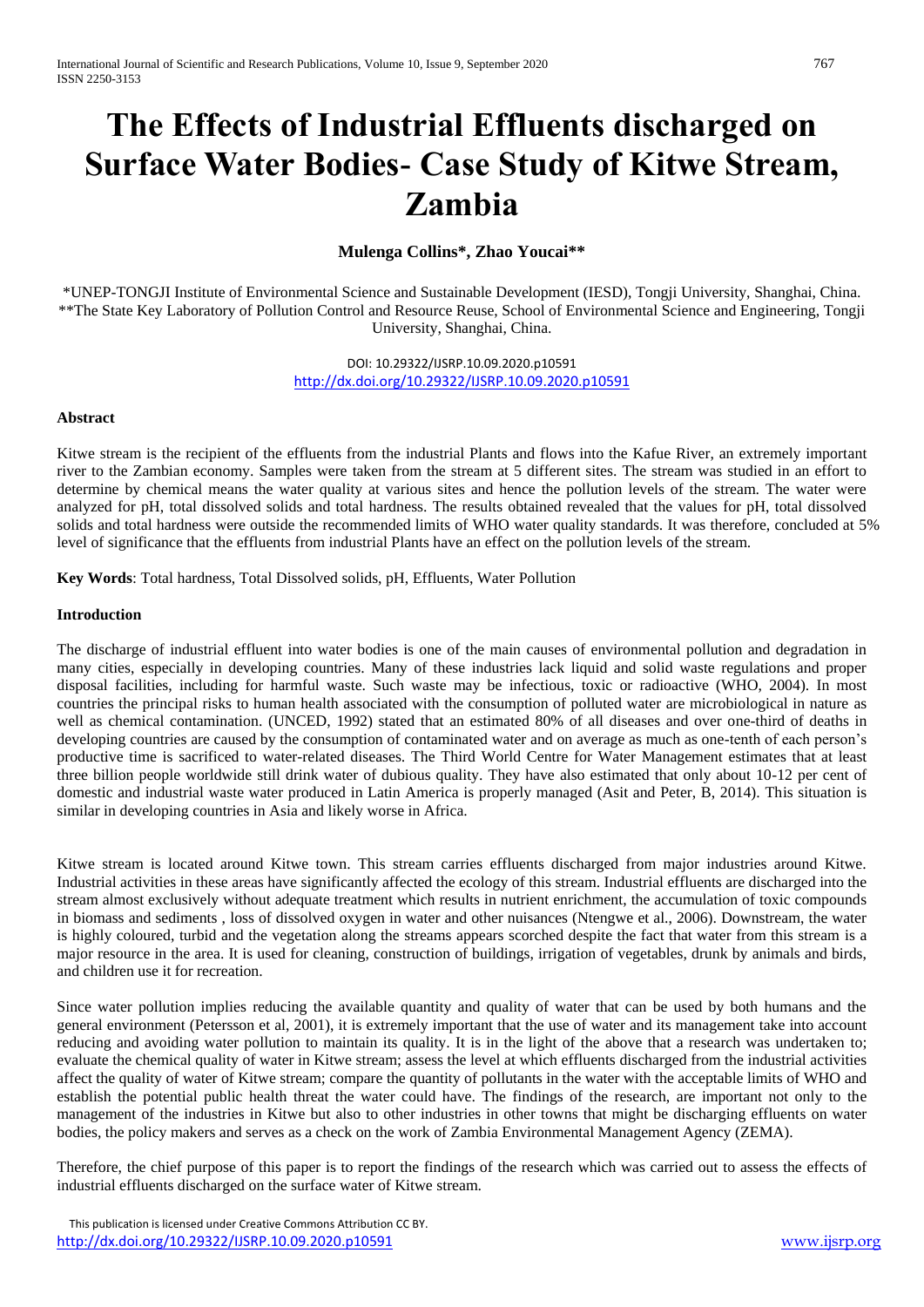In order to ensure an orderly discussion, the paper is divided into five chapters. The first chapter is this introduction. The second chapter presents the conceptual and theoretical framework of the effects of industrial effluents discharged on water bodies. The third chapter discusses research methods used to undertake the study. The fourth chapter discusses the analysis and results of the findings. The last chapter is the conclusion which proposes policy recommendation to resolve the problem of the discharge of industrial effluents on surface water bodies.. Figure 1 below shows the location of Kitwe stream passing through industrial area leading to Kafue River



Figure1: Location of Kitwe Stream

# **Literature Review**

Water pollution due to discharge of untreated industrial effluents into water bodies is a major problem in the global context (Mathuthu et al., 1997). The problem of water pollution is being experienced by both developing and developed countries. Human activities give rise to water pollution by introducing various categories of substances or waste into a water body. The more common types of polluting substances include pathogenic organisms, oxygen demanding organic substances, plant nutrients that stimulate algal blooms, inorganic and organic toxic substances (Cornish and Mensahh, 1999).

Waste water from industries and sewage spillages from burst pipes in urban centers in

Zambia are released into streams and wetlands which finally discharge into Kafue River.With the prevailing hard economic situation in the country, most of the trade waste effluents are released into the environment untreated or partially treated. Industrialists have adopted the use of substandard treatment methods that partially treat and in some instances, forego the effluent treatment process. Industrialization is expanding rapidly in Zambia particularly in Kitwe District. Industry is growing in this area because the Zambian Government has reinforced the policy of industrialization to help recovery of the economic status lost in the 1990s. However, there has been little regard to the effects of most industrial wastes to the environment and to whether the industries would leave the environment as it were or would have some adverse impact.

Today, the most affected part of the environment is the water resources. A study carried out by the (Samerendra and Mirriam,2014) indicated that most factories in Zambia particularly on the Copperbelt do not have effluent treatment plants, even where they are existing, most industrial wastewater treatment plants are poorly designed and constructed. In addition, it was found that Pollution from KCM's tailing dam number 2 (known as TD2) has contaminated the water supplies as well as mushishima streams which runs nearby Helen and Shimulala communities in Chingola. Local resident reported that KCM drilled them a borehole after the stream became contaminated but when they took samples it was also polluted with copper sulphate. They alleged that a water tank subsequently delivered by the company also contained contaminated water. With no clean water source in their village residents now walk to a shallow well they have dug in marsh to fetch dirty water. They fear this may also be polluted.

# **Effluent characteristics and water quality**

Water pollution is commonly defined as any physical, chemical or biological change in water quality which adversely impacts on living organisms in the environment or which makes a water resource unsuitable for one or more of its beneficial uses (UNEP/WHO,1988). Virtually all categories of water use contribute to pollution. Every time water is used, it acquires one or more contaminants and its quality declines. Whenever any resource is processed or consumed, some of it becomes waste and is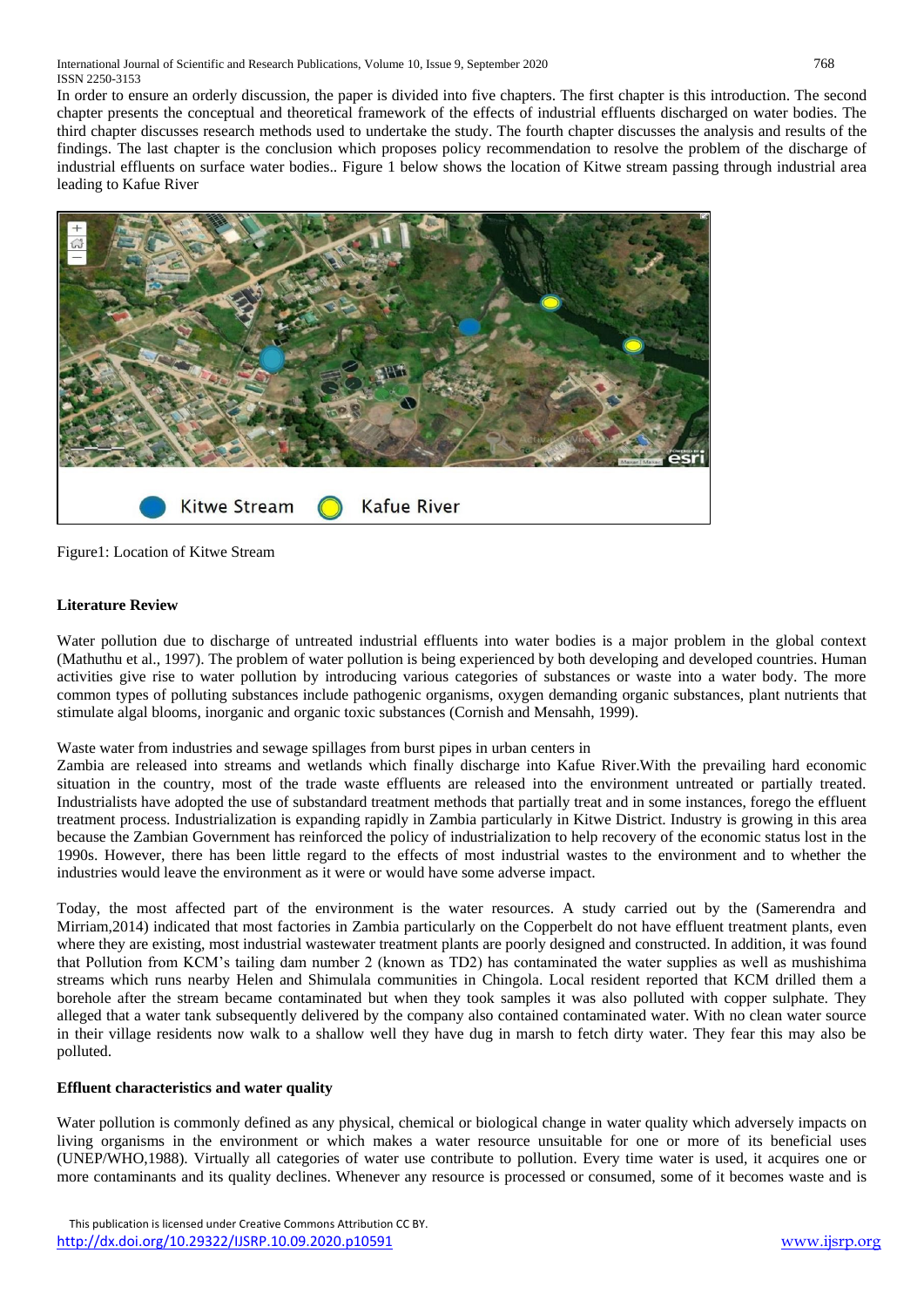disposed of in the environment. In a large number of cases the waste materials are or become water borne and contribute to water pollution.

Both the nature of a pollutant and the quantity of it are important considerations in determining its environmental significance (UNDTCD, 1991).(Samerendra and Mirriam,2014), stated that in 2006 KCM released raw effluent from their pollution control dam into mushishima stream, which runs directly into the Kafue River, the water source for 40 percent of Zambia's population (Sinkala et al., 2002). The result was some of the worst contamination Zambia has ever seen, with chemical concentration 10x acceptable levels of copper, 770 x acceptable manganese and 100x cobalt in the Kafue River, turning it into a strange blue green colour. Water companies in Kitwe and Chingola sued KCM for their negligence, which had damaged their water processing plants, and Vedanta compensated them out of court. But they refused to settle any compensation with the thousands of people affected by drinking the water. Following the failure of Environmental Council of Zambia (ECZ now ZEMA) to prosecute the company, a Lusaka private lawyer took a public interest litigation against KCM on behalf of 2000 affected people. However, Vedanta challenged the case claiming that they were not responsible for the contamination. Until now the case has not been heard and the residents are yet to be compensated. The long term effects being experienced by the local people are miscarriage, and premature and deformed birth.The likely long term impact of the spill may include lung and heart problems, respiratory diseases and liver and kidney damage. Brain damage effects in the local population may only show up in future generation(Mwase et al., 2002) . In 2010 KCM again contaminated the river again, in another major incident which left thousands poisoned once again. They were found guilty by Zambian courts on four counts, including willfully failing to report an act or incident of pollution of the environment.

#### **Situation of worldwide urban river pollution**

Chinese, Japanese and Indians are among the major investors that are bringing direct foreign investments to Zambia. Therefore, we thought it wise to review the literature about the state of the rivers in their countries in term of pollution and what we found is as follows:

From the years 1932 through to 1968, the Chisso Corporation located in Kumamoto in Japan dumped an estimated 27 tons of mercury compounds into the Minamata Bay. Kumamoto is a small town which consists mostly of farmers and fishermen (Nakamura et al., 2006). After the mercury was dumped into the bay, thousands of people whose normal diet included fish from the bay developed symptoms of methyl mercury poisoning. The poisoning resulted from years of environmental destruction and neglect from the corporation. A disease was noticed in the region in the 1950s. The mercury poisoning affected humans' limbs, speech, vision, and mental capacity. Animals were affected as well. A river flows into other areas in Japan from the bay, causing the disease to be spread to these areas as well. The corporation began to make deals with the victims which absolved the corporation of any further liability. Victims were still being compensated as of 1993, (Asit and Peter, B,2014)

In 2011, more than half of china's largest lakes and rivers were deemed unfit for human consumption. To this effect particularly since 2012, Ecological Civilization has been included in the plan to promote coordinated economic, political, cultural, social and ecological advancement. In this respect, the Chinese government actively promotes rehabilitation of heavily polluted water bodies in urban areas ( Hailong, 2019).In 2013, China's Ministry of Environmental Protection admitted that "toxic and hazardous chemical pollution has caused many environmental disasters, cutting off drinking water supplies and even leading to severe health and social problems."

India's situation is not much better, with the state run Central Pollution Control Board reporting in 2013, that nearly half of the country's 445 rivers are too polluted in terms of biochemical oxygen demand and coliform bacterial to be safely consumed. If other pollutants such as nitrates, fluorides, pesticides and heavy metals were considered the figure would be significantly higher, (Asit and Peter, 2014).The urban stream syndrome(Meyer et al., 2005) that is characterized by high peak flows, owing to dramatic increases in storm water runoff, as a result of increasing impervious surface covers (ISC) in urban catchments (Booth and Jackson, 1997), causes significant physical and biological changes in urban rivers.

## **Methodology**

## **Data Collection**

The data collection process included both secondary and primary sources. The primary sources where the data was collected during the research process included; direct observation and collection of samples from the water bodies, consultations from Environmental Department of some industries, Kitwe city council and from interviews with the local people of 'Zambia Compound'. A secondary source was only from reviewing relevant literature and studies.

## **Research Design**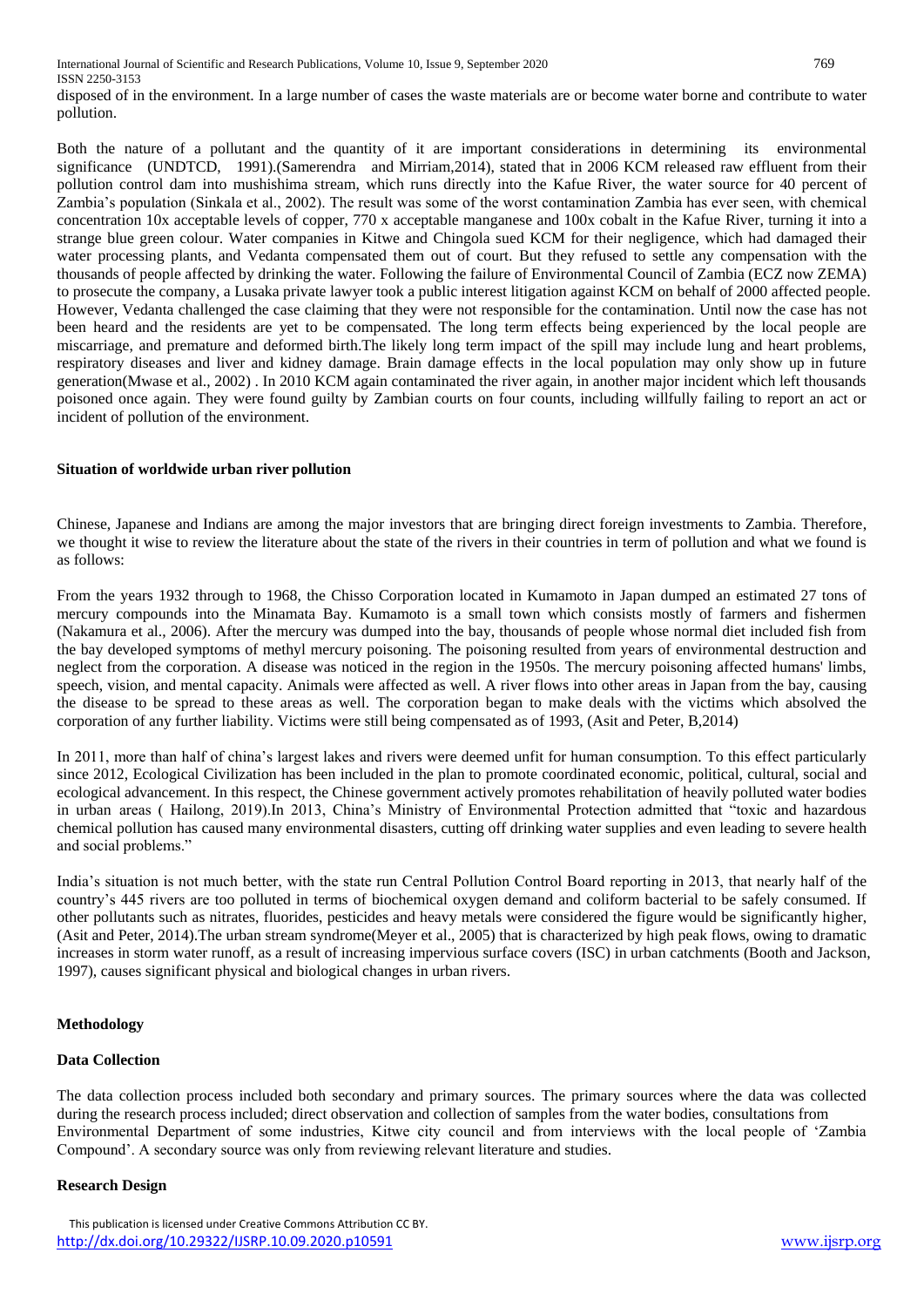International Journal of Scientific and Research Publications, Volume 10, Issue 9, September 2020 770 ISSN 2250-3153

A reconnaissance survey of the stream was first undertaken and systematic sampling was then used to establish 5 sites along the stream. Since rivers are dynamic systems and are subjected to too much variation, only a few stations with sufficient samples were required to define the results in terms of statistical significance. The first station was located sufficiently downstream from the point of pollution entrance to ensure dispersion through the cross section, and also to afford an opportunity for adequate mixing but not far enough for biological chemical degradation. The other 4 stations followed at equal intervals of 150m. These distances were measured using time factor and were designed to give the complete contamination picture of the stream. Two samples were collected from each station at the middle of the cross section of the stream. One sample was taken at the depth of 60% and the other sample from the surface. Since 5 sites were established, in total 10 samples were collected and taken to the laboratory for analysis.

Two samples from each station were mixed to have one homogeneous sample for each station. Therefore we only had 5 samples to analyze

## **Experiments for pH**

Material used

5 beakers, 1 funnel, pH meter model 630, Thermometer (range -10 to 110  $\degree$  O C), Buffer solutions of pH = 7 and pH=4 with the temperature of 25 o C

Procedure

- $\blacksquare$  The pH meter was calibrated using the pH buffer 7 and 4
- Samples were put into 5 separate beakers and tested for pH

## **Experiments for Total Hardness**

Material used

■ Burette, Pipette, 5 conic flask, 1 funnel, Clamp stand and Volumetric flask

Reagents

■ EBT, EDTA, NH 3 OH and Indicator

Procedure

- 5ml was pipette from each sample and dilute with 20ml of distilled water
- 2cm 3 of NO 3 OH buffer and 3-4 drops of EBT were added
- Then titrate with EDTA and record the volume of EDTA used to reach the end point

Equation (1) was used to calculate the total hardness

$$
ppm = ml \times dil \times conc \times \frac{1000}{v}
$$
 (1)

where,

ppm= Total hardness in mg/l  $ml = Volume of the sample in mg/l$  $di = Dilution factor$ conc= Concentration of EDTA in mg/l  $v =$  Volume of EDTA used in litre(l)

## **Experiments for Total Dissolved Solids**

Material used

■ Pipette, 5 small heating dishes, Weighing scale and Heater

## Procedure

Firstly the weight of each dish was measured and recorded. Then 10ml of each water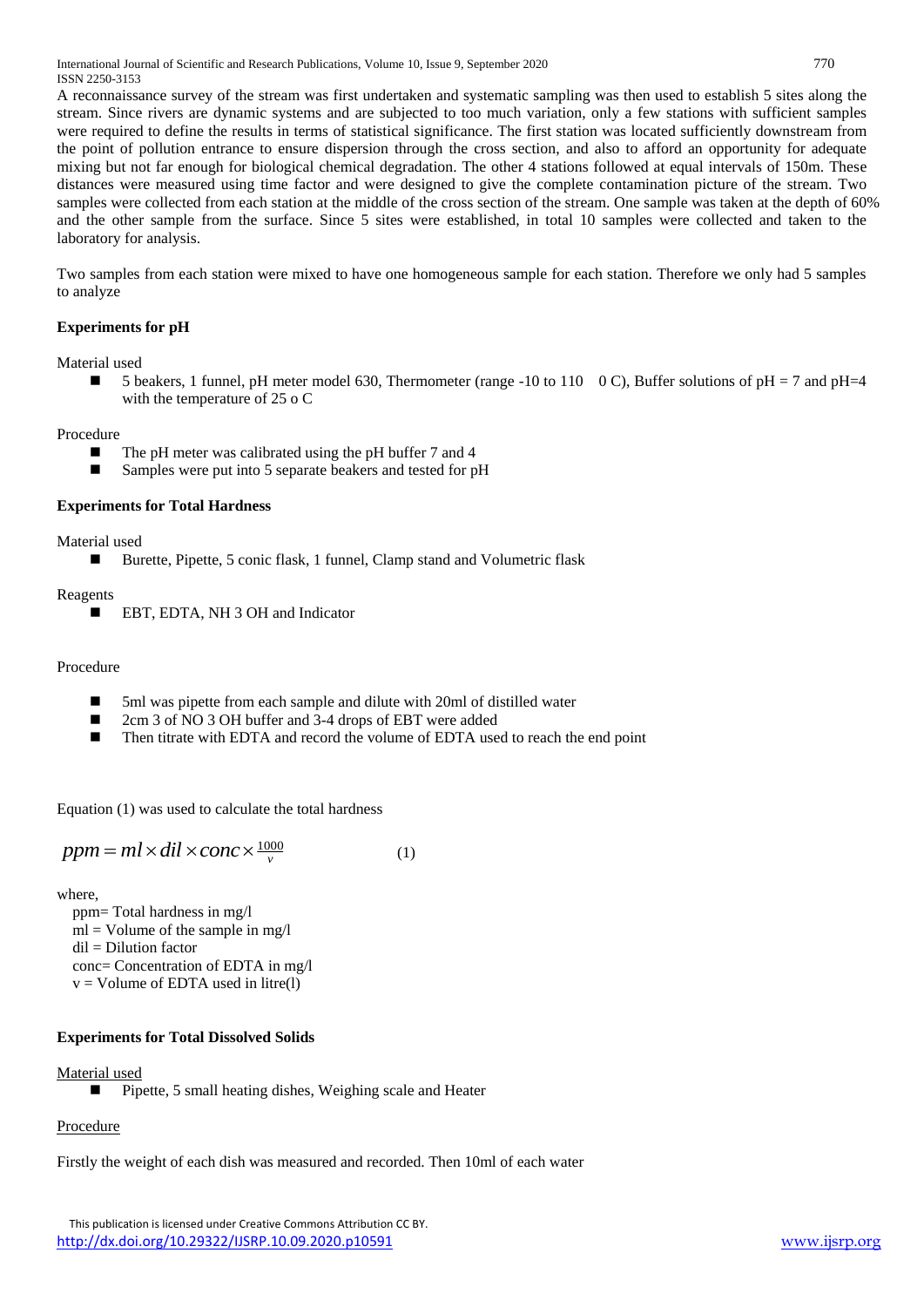International Journal of Scientific and Research Publications, Volume 10, Issue 9, September 2020 771 ISSN 2250-3153

sample was put on 5 separate dishes and heat to dry. After heating to dry the weight of each dish was measured and recorded. The weights of the dissolved solids were calculated by subtracting the initial weight from the final weight of the dishes. Equation (2) was used to convert the weight into ppm.

$$
ppm = \frac{(w \times 1000)}{10}
$$

where,  $ppm = concentration of dissolved solids in mg/l$  $W =$  weight of the dissolved solids in mg

## **Assumptions**

The study was carried out under the following assumption:

- 1. There was steady flow of the stream during the time of sample collection.
- 2. The stream has a uniform depth
- 3. The samples were collected at constant temperature.
- 4. The concentrations of the pollutants were as result of effluents from industrial plants and nothing else.

#### **Scope and Limitations**

The study was only focused on the assessment of the effects of effluents discharged into Kitwe stream. The main variables that were measured in the samples from the site are pH, Total Dissolved Solids and Total Hardness. Statistical analysis and conclusions were made based on the results that were obtained. The following are some of the limitations that were faced:

- Lack of enough resources to analyze adequate number of samples and the concentration of heavy metals in the samples.
- Lack of adequate information from Environmental departments of most industries.

#### **Statistical Analysis**

The results of all three variables were analyzed using student t- distribution at 5% level of significance. This test was chosen because the sample size in the entire three variables was less than 30 and the results are assumed to be normally distributed. The sample means were analyzed with respect to WHO maximum standard values which are as follows:

- Dissolved solids = 1000mg/l
- Hardness  $= 500$  mg/l
- $\Box$  PH = 6.5 8.5

## **Research Findings And Discussion**

The research findings after carrying out all the procedures were as follows:

According to data from the finding of our research, pH varied significantly along sampling sites and ranged between 4.5 and 6.7 (Figure 2). Low pH values outside WHO permissible limits were observed at sites A, B, C and D. The low pH levels in water could be due to the raw materials such enzymes, lactic acid, benzoic acid and yeast that is mainly used by food industry (Chennakrishnan, 2008). pH values within WHO permissible limits (range, 6.5-8.5) were observed at site 3 (6.7)). The high value of pH at site 3 is attributed to the basic effluent from a nearby industry that is discharged close to this point. The high value observed in the water downstream is probably due to the use of alkaline sodium hydroxide (NaOH) as a cleaning agent in these industries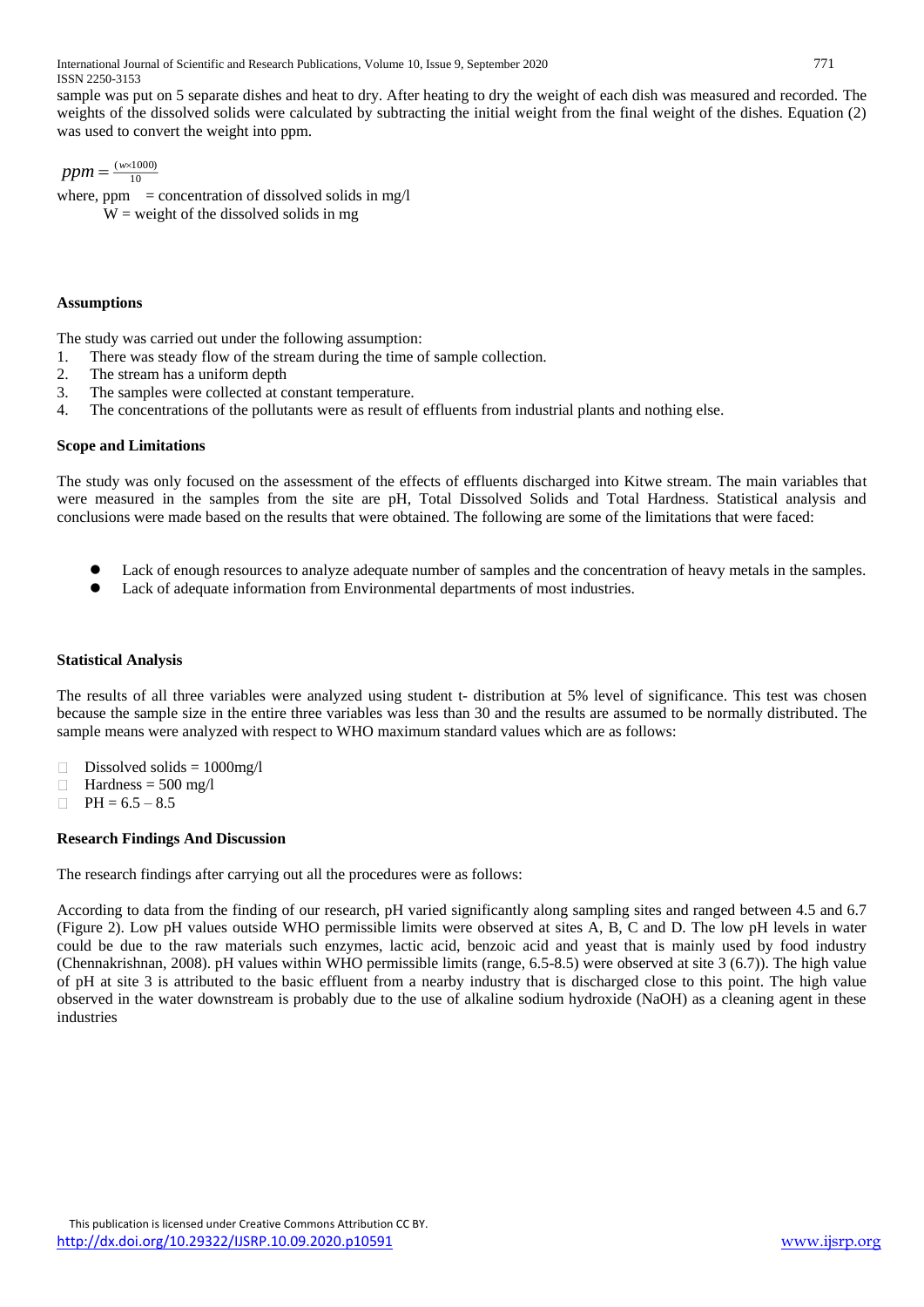

## Figure 2: pH. Trends

However after subjecting this data to statistical analysis using student t-distribution at 5% level of significance, it was concluded that the effluents from the industrial plants have an effect on the pollution levels of the stream in terms of the pH. The pH is a measure of the acid balance of a solution and is defined as the negative of the logarithm to the base 10 of the hydrogen ion concentration (UNESCO, WHO & UNEP,18 1996). As reported by Salequzzaman et al, (2008), pH changes can tip the ecological balance of the aquatic system and excessive acidity can result in the release of hydrogen sulfide. The pH of water affects the solubility of many toxic and nutritive chemicals; therefore, the availability of these substances to aquatic organisms is affected.

#### **Total Dissolved Solids (TDS)**

TDS, which stands for Total Dissolved Solids, refers to the amount of organic and inorganic dissolved substances that may be found in your water, such as minerals, metals and salts. Essentially, it is everything present in water other than pure H2O and suspended solids. Total Dissolved Solids are measured as parts per million (ppm), and it is worth noting that WHO water standards recommend a limit of 1000 ppm. The concept of parts per million may be difficult to visualize, but the same measurement can be stated as "milligrams per litre" when you discuss mineral content. The TDS varied along sampling sites, flactuating between 81,000 mg/l to 199,000mg/l (Figure 3). High values of TDS were observed at all the fives sites which were far much above the WHO permissible limit of 1000mg/l.The high levels of TDs could be due to the effluents coming from mining activities which involve the washing of the rocks. The increasing trend in TDS along the stream can also be attributed to the fact that water is naturally slightly acidic, hence as it flows there is a continuous dissolving of the rock particles carried with it into a liquid form. These dissolved minerals include calcium, magnesium, chlorides and silica. However a sharp decrease in the TDS was observed at site E and serves as evidence that the stream is naturally trying to dilute, disperse, degrade, absorb or otherwise reduce the impact of unwanted residue. TDS affects the taste of water and beverages, and can mean that sodium, calcium, chloride, and magnesium may all be detectable in your final product. Depending on the quantities and combinations of the dissolved materials, water can taste alkaline (bitter), salty or metallic.



Figure 3: Concentrations of Dissolved Solids

However after subjecting this data to statistical analysis using student t-distribution at 5% level of significance, it was concluded that the effluents from the industrial plants have an effect on the pollution levels of the stream in terms of TDS. The calculated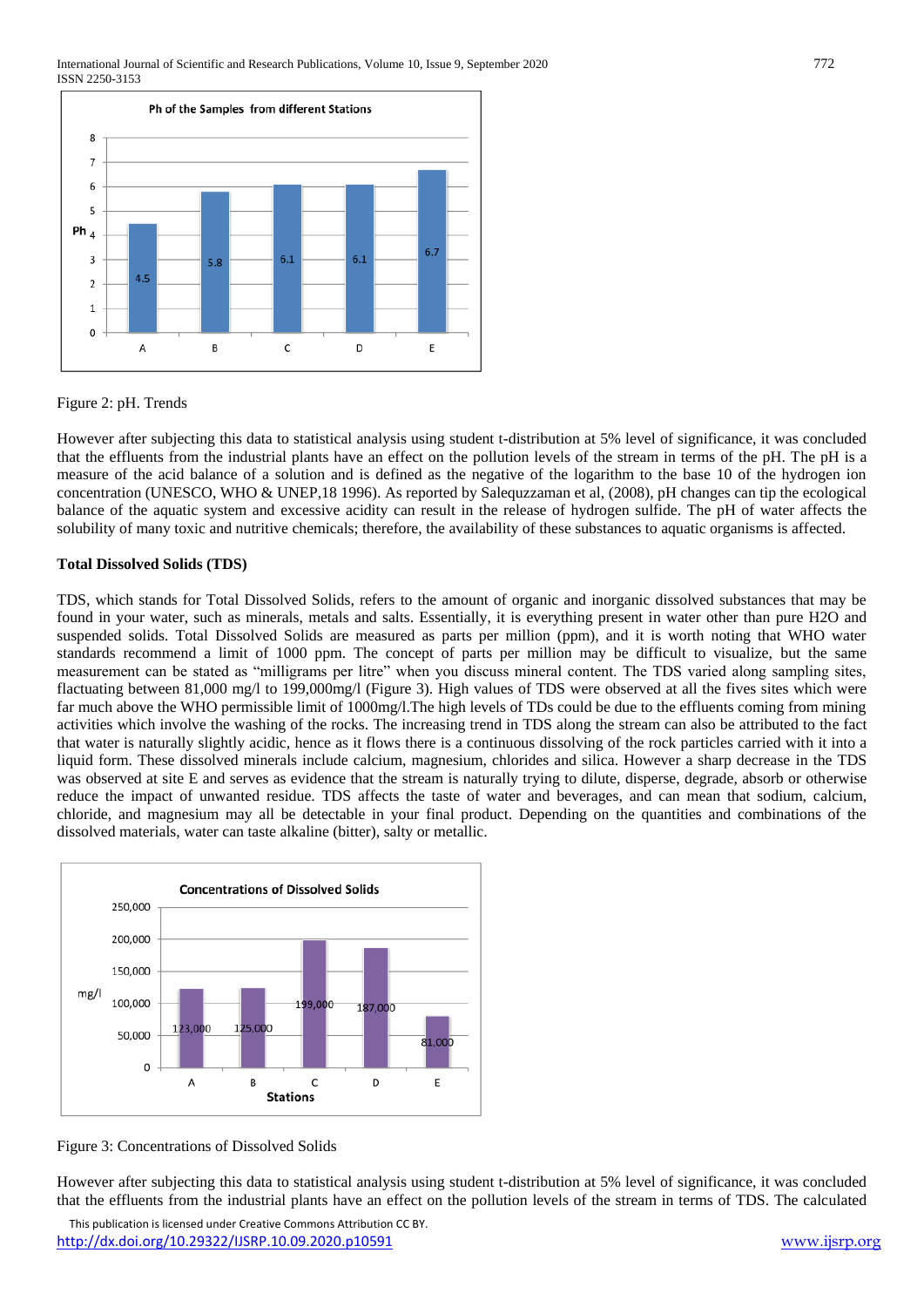International Journal of Scientific and Research Publications, Volume 10, Issue 9, September 2020 773 ISSN 2250-3153

average TDS value of 142 000mg/l together with the results of statistical analysis indicated that the self- purifying capacity of the stream has been overloaded.

## **Total Hardness**

Water hardness is the traditional measure of the capacity of water to react with soap, hard water requiring considerably more soap to produce lather. Hard water often produces a noticeable deposit of precipitate (e.g. insoluble metals, soaps or salts) in containers, including "bathtub ring". It is not caused by a single substance but by a variety of dissolved polyvalent metallic ions, predominantly calcium and magnesium cations, although other cations (e.g. aluminium, barium, iron, manganese, strontium and zinc) also contribute. Hardness is most commonly expressed as milligrams of calcium carbonate equivalent per litre. Water containing calcium carbonate at concentrations below 60 mg/l is generally considered as soft; 60–120 mg/l, moderately hard; 120–180 mg/l, hard; and more than 180 mg/l, very hard (McGowan, 2000). However in our study we considered the concentration of both calcium and magnesium ions hence the term total hardness. Total hardness showed a downward trend along the stream from 657.5mg/l to 540mg/l (Figure 4). However, at every site the total concentration of magnesium and calcium ions were beyond the WHO permissible limit of 500mg/l. These high figures of total hardness could be attributed to the effluents coming from the mining industries in the area and other industries involved in the use of sedimentary rocks like stone crushing. The average total hardness was found to be 604.5mg/l and after statistical analysis of the data it was discovered that the stream purifying capacity has been overloaded. It was therefore concluded that the stream has been polluted by the effluents discharged on it from the industries.



Figure 4: Total Hardness

These figures are very alarming as hard water can also have corrosion tendencies. It contributes to corrosion of metal surfaces and pipes, resulting in the presence of certain heavy metals, such as cadmium, copper, lead and zinc, in drinking-water. Corrosion can be associated with health risks (from leachates such as lead, copper and other metals) and reduced lifespan of the distribution network and appliances (e.g. water heaters) using water. In addition to that, exposure to hard water has been suggested to be a risk factor that could exacerbate eczema. A suggested explanation relative to hard water is that increased soap usage in hard water results in metal or soap salt residues on the skin (or on clothes) that are not easily rinsed off and that lead to contact irritation (Thomas & Sach, 2000).

## **Conclusion**

Overall, the study has shown that the effluents from industries have a big impact on the water quality of Kitwe streams. This is depicted by the fact that there is higher concentration of the parameters analysed along the stream as compared to the WHO permissible limits. Although the values in some cases were lower than the maximum allowable limits by WHO, the continued discharge of un-treated effluents in the stream may result in severe accumulation of the contaminants. With the present primitive processing technology, in both extractive and manufacturing Industries on the Copperbelt, their activities will continue to enrich Kitwe stream with key nutrients and easily degradable carbon compounds, leading to further oxygen depletion in streams. In addition to degradable carbon compounds, these Industry discharges high loads of inorganic compounds; these substance are likely to accumulate in the streams and pollute the Kafue River if it not treated at the source. This is a situation that should alert the Zambia Environmental Management Agency.

## **Recommendations**

The following are the recommendations that were made: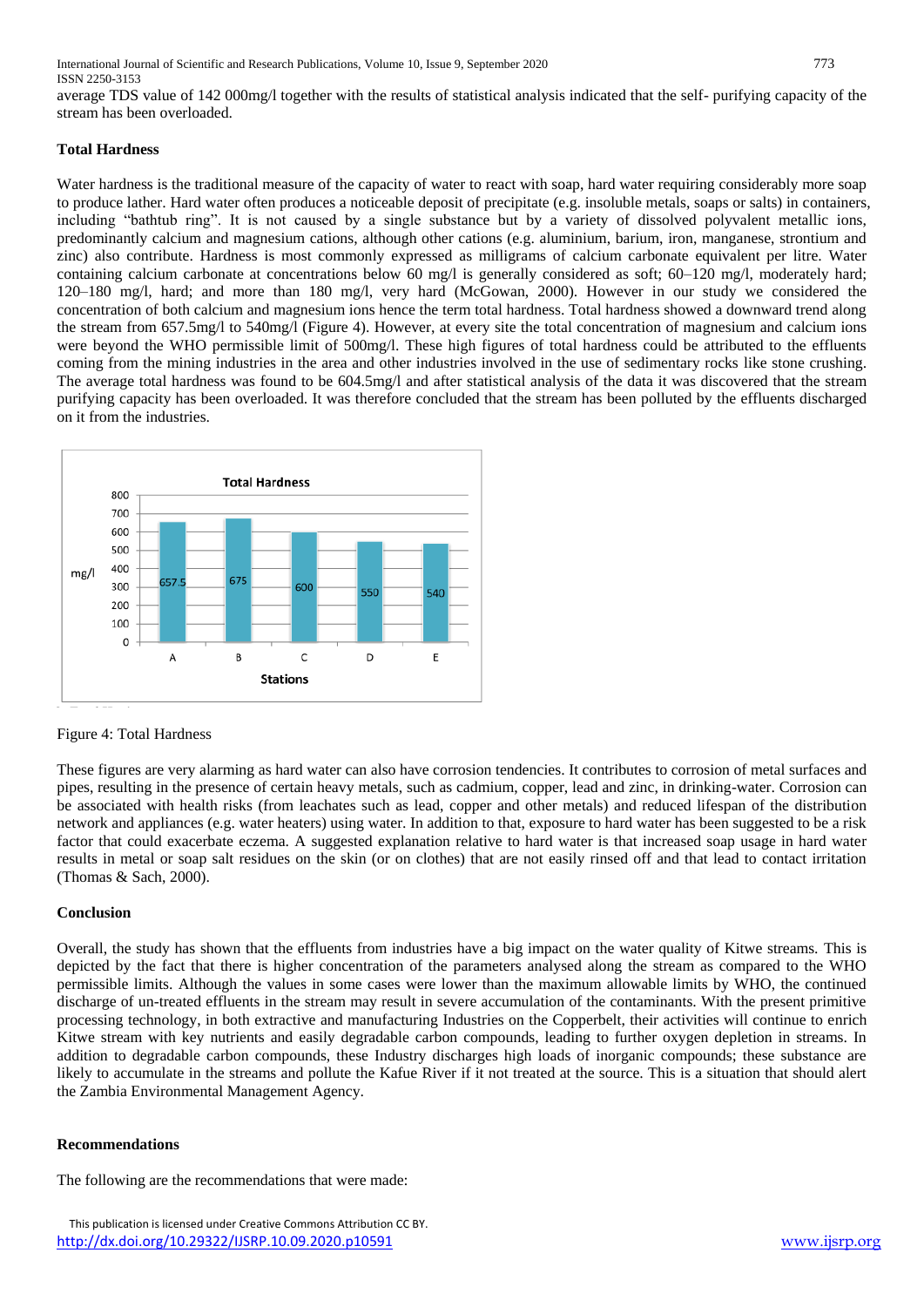- 1. The industries should make use of emerging technologies, of waster water treatment before discharging into the stream;
- 2. The Government should ensure that there is an adequate system of environmental policies, laws and their enforcement.
- 3. Institutions like Engineering Institute of Zambia (EIZ) in collaboration with other stakeholders to mobilize technocrats with innovate ideas in order to find new ways of managing industrial effluents
- 4. Further research should be carried out to find out the concentration of heavy metals in the stream.

#### **Reference**

Asit, K.B and Peter, B (2014). The third world's drinking problem. The Post Newspaper, 11 February, 27. pp 28. Lusaka Zambia

Booth, D. B., and Jackson. C. R., (1997). Urbanization of aquatic systems: degradation thresholds, stormwater detection, and the limits of mitigation. Journal of the American Water Resources Association

Chennakrishnan C, Stephren A, Manju T and Raveen R (2008). Water Quality status of three vulnerable freshwater Lakes of Suburban Chennai, pp 36-42, India

Cornish, G. & Mensahh, A., (1999). Water quality and peri-urban irrigation. Report OD/TN95 HR Wallingford, Wallingford, UK

Hailong Y, (2019) Theory and practices of integrated catchment Rehabilitation and Management, Tongji University, Shanghai China

Meyer, J.L., Paul, M.J., Taulbee, W.K., (2005). Stream ecosystem function in urbanizing landscapes. Journal of the North American Benthological Society

Mathuthu, A. et al (1997). Impact Assessment of Industrial and Sewage Effluents on Water Quality of receiving Marimba River in Harare

Mwase M., Alimi B., Sivertsen T., Musaonda M. M. and FlåØyen A., (2002). Hepatic and renal concentrations of copper and other trace elements in hippopotami (Hippopotamus amphibius L) living in and adjacent to the Kafue and Luangwa Rivers in Zambia, Onderstepoort Journal of Veterinary Research, 69:207-214

Nadia, M. A. (2006): Study on effluents from selected sugar mills in Pakistan: Potential environmental, health, and economic consequences of an excessive pollution load: Sustainable Development Policy Institute. Islamabad, Pakistan

Nakamura, K., Tockner, K., and Amano, K., (2006). River and wetland restoration: lessons from Japan.

Ntengwe, F. W. & Maseka, K. K., (2006). The impact of effluents containing zinc and nickel metals on stream and river water bodies, Chambishi and Mwambishi streams, Zambia. Physics and Chemistry of the Earth, Volume 31, pp. 814-820.

Pettersson U. and Ingri J., (2001). The geochemistry of Co and Cu in the Kafue River as it drains the Copperbelt mining area, Zambia, Chemical Geology, 177: 399-414

Samarendra, D. and Mirriam, R (2014). Vedanta KCM and Loot of Zambia. Special Report. The Post Newspaper, February, 16. pp 1- 6. Lusaka Zambia

Sinkala T., Mwase E. T. and Mwala M., 2002. Control of aquatic weeds through pollutant reduction and weed utilization: a weed management approach in the lower Kafue River of Zambia, Physics and Chemistry of the Earth, 27:983-991

Salequzzaman, et al (2008). Environmental impact of sugar industry - a case study on Kushtia Sugar Mills in Bangladesh: Khulna: Green World Foundation

Tariq, M., Ali, M. and Shah, Z. (2006): Characteristics of industrial effluents and their possible impacts on quality of underground water; Soil Science Society of Pakistan Department of Soil & Environmental Sciences, NWFP Agricultural University, Peshawar

UNEP/WHO, (1988): Global Enviromental Monitoring System: Assessment of freshwater Quality. Nairobi, United Nations Enviromental Programme, Geneva, World Health Organisation

UNDTCD, (1991): Criteria for and Approaches to Water Quality Management in Developing Countries: Natural Resources Water series No.20, United Nations, New York

UNESCO, WHO and UNEP, (1996): Water quality assessments - A guide to use of biota, sediments and water in environmental monitoring - Second Edition. E&FN Spon. Chapman & Hall, London

UNCED, (1992): Agenda 21: Protection of the Quality and Supply of Freshwater Resources - Application of Integrated Approaches to the Development, Management and Use of Water Resources. Rio de Janario, Brasil

#### **Authors Biography**